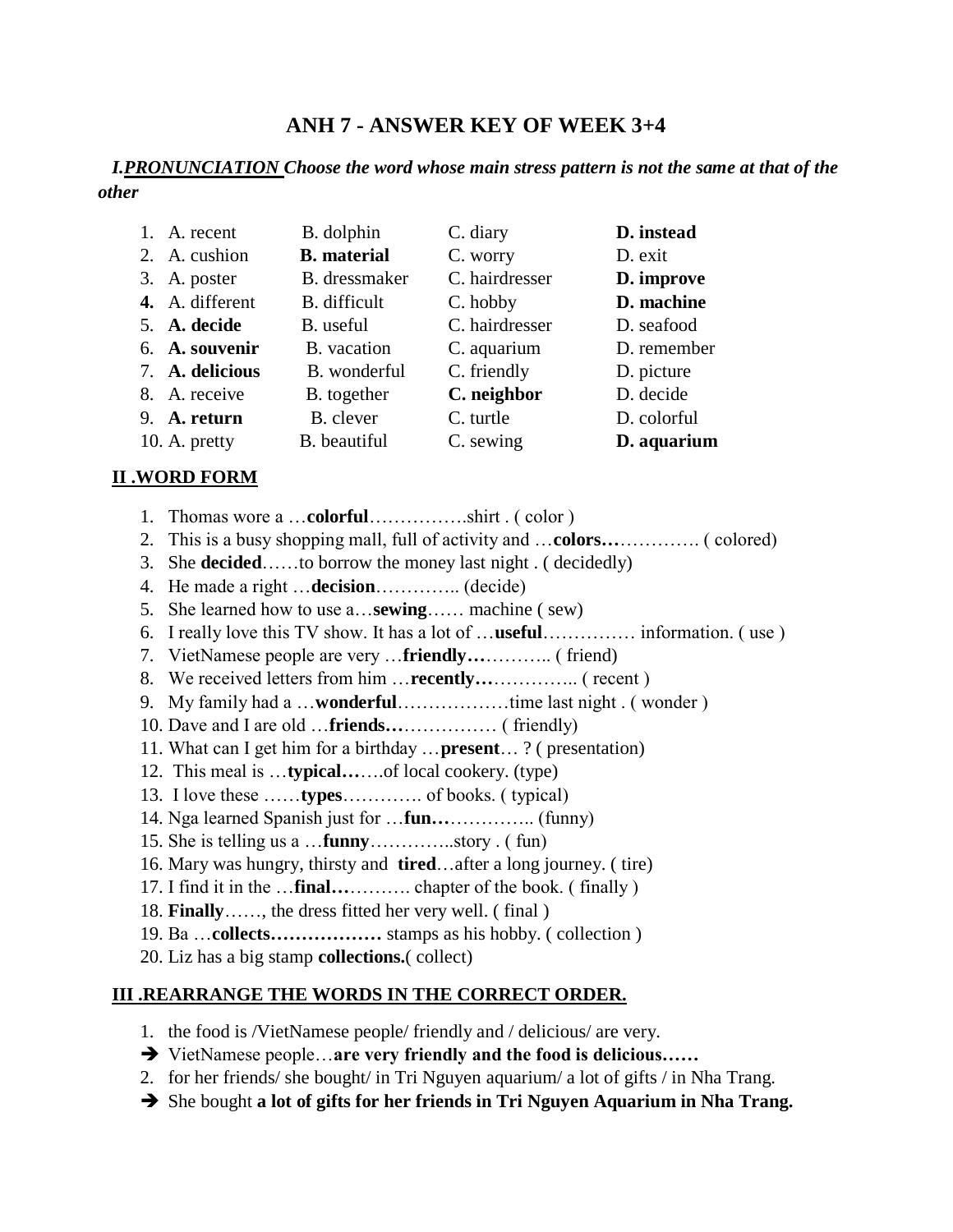- 3. saw many / of colorful /different types/sea fish/The Robinsons/.
- The Robinsons **saw many different types of colorful sea food.**
- 4. a restaurant and /there was/ shop near the /exit of the aquarium/ a souvenir.
- There was **a restaurant and a souvenir shop near the exit of the aquarium..**
- 5. Liz and/ this year from/in Ha Noi/her parents arrived/ the USA.
- → Liz and her parents arrived in Hanoi this year from the USA.....
- 6. the skirt/ it was/on but/ too big/Hoa tried.
- $\rightarrow$  Hoa tried the skirt on but it was too big……..
- 7. Lan's neighbor/ for her / and made/bought the material/ the dress.
- → Lan 's neighbor **bought the material and made the dress for her….**
- 8. more / looks /your hair/shorter and /beautiful.
- **→** Your hair **looks shorter and more beautiful….**
- 9. It was/with my family/the wonderful/ a lot of fun/trip and I had.
- $\rightarrow$  It was the wonderful trip with my family and I had a lot of fun ...
- 10. My father bought/it on the/ and he put / a poster / wall at our house.
- My father bought **a poster and he put it on the wall at my house…**

## **ANH 7 - ANSWER KEY OF REVISION 2/3 – 15/3 ( the second term )**

|                                                           | 1. Last week, the Robinsons _____________ to a new apartment. |  |                                                     |               |  |  |
|-----------------------------------------------------------|---------------------------------------------------------------|--|-----------------------------------------------------|---------------|--|--|
|                                                           |                                                               |  | A. move <b>B. moved C.</b> are moving D. to move    |               |  |  |
|                                                           | 2. His hobby is playing soccer.                               |  |                                                     |               |  |  |
|                                                           | <b>A. pastime</b> B. activity C. sport                        |  |                                                     | D. movie      |  |  |
|                                                           | 3. They arrive _______________________ home in the afternoon. |  |                                                     |               |  |  |
|                                                           | A. in B. on C. to                                             |  |                                                     | $D. \Diamond$ |  |  |
|                                                           | 4. Last year, my aunt_____________ me a new dress.            |  |                                                     |               |  |  |
|                                                           |                                                               |  | A. buys B. to buy <b>C. bought</b>                  | D. is buying  |  |  |
|                                                           | 5. She watched her neighbor__________ her new dress.          |  |                                                     |               |  |  |
|                                                           |                                                               |  | <b>A. make</b> B. to make C. made                   | D. makes      |  |  |
|                                                           |                                                               |  |                                                     |               |  |  |
|                                                           | A. to B. for C. $\odot$                                       |  |                                                     | D. of         |  |  |
|                                                           |                                                               |  |                                                     |               |  |  |
|                                                           |                                                               |  | A. hairdresser B. dressmaker C. teacher D. neighbor |               |  |  |
|                                                           | 8. They kept ___________________touch by letter.              |  |                                                     |               |  |  |
|                                                           |                                                               |  | <b>A. in</b> B. at C. on D. to                      |               |  |  |
|                                                           |                                                               |  |                                                     |               |  |  |
|                                                           |                                                               |  | A. use <b>B. to use C.</b> using <b>D.</b> uses     |               |  |  |
|                                                           | 10. _____________ did you see her? – Yesterday morning.       |  |                                                     |               |  |  |
|                                                           |                                                               |  | A. How <b>B. When C.</b> How long <b>D. How far</b> |               |  |  |
| 11. They returned her home yesterday.                     |                                                               |  |                                                     |               |  |  |
|                                                           |                                                               |  | A. arrived <b>B. came back</b> C. visited           | D. went       |  |  |
| 12. Does she help her mother _____________ the housework? |                                                               |  |                                                     |               |  |  |
|                                                           | A. at <b>B. with</b> C. for                                   |  |                                                     | D. about      |  |  |

#### **I. Multiple choice:** *Read and choose appropriate word or phrase*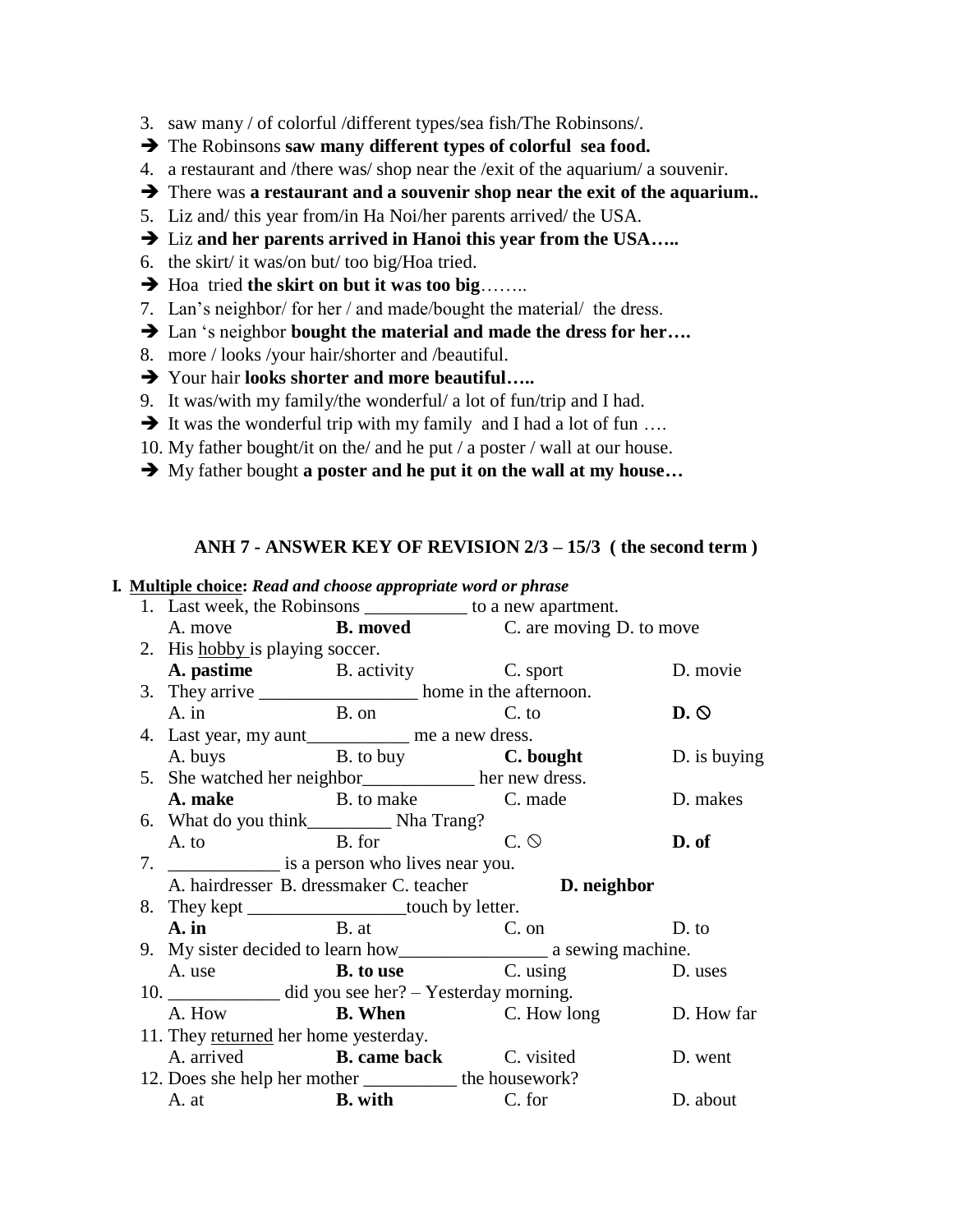| 13. Peter lives in a small house next door to __________. |                                                                   |                                                                                   |             |  |  |  |  |
|-----------------------------------------------------------|-------------------------------------------------------------------|-----------------------------------------------------------------------------------|-------------|--|--|--|--|
| A. I                                                      | B. me                                                             | $C.$ my                                                                           | D. mine     |  |  |  |  |
|                                                           | 14. Why ________________________ you absent from class yesterday? |                                                                                   |             |  |  |  |  |
| A. are                                                    |                                                                   | B. did C. were                                                                    | D. was      |  |  |  |  |
|                                                           |                                                                   | 15. My parents ________ me _______Cham Temples and Tri Nguyen Aquarium last year. |             |  |  |  |  |
| A. take/see                                               | <b>B.</b> took/ to see C. take/ to see D. took/ see               |                                                                                   |             |  |  |  |  |
|                                                           |                                                                   |                                                                                   |             |  |  |  |  |
|                                                           |                                                                   | A. telephone B. telephones C. to telephone D. telephones                          |             |  |  |  |  |
|                                                           | 17. It's to collect stamps.                                       |                                                                                   |             |  |  |  |  |
|                                                           |                                                                   | A. interesting B. interest B. interested in D. interested                         |             |  |  |  |  |
|                                                           | 18. I'd like you about my first day at work.                      |                                                                                   |             |  |  |  |  |
|                                                           | <b>A. to tell B.</b> tell <b>C.</b> telling                       |                                                                                   | D. told     |  |  |  |  |
|                                                           |                                                                   |                                                                                   |             |  |  |  |  |
| Internet.                                                 |                                                                   |                                                                                   |             |  |  |  |  |
|                                                           |                                                                   | <b>A. didn't know</b> B. don't know C. won't know                                 | D. not know |  |  |  |  |
|                                                           |                                                                   |                                                                                   |             |  |  |  |  |
| A. costs                                                  | B. spends <b>C. takes</b>                                         |                                                                                   | D. needs    |  |  |  |  |

#### **II. Tenses and verb forms:**

#### *Use the correct tense or form of the verb given in each sentence*

1.This morning, he \_\_\_**had**\_\_\_\_\_\_\_\_\_ (have ) bread and milk for breakfast.

2. Lan <u>wrote</u> (write ) to her parents more often last year?

3.Tomorrow (be)\_**was**\_\_\_\_\_\_ her birthday. She \_\_**invited\_**\_( invite) some friends to her house.

4. She ( not work)\_**isn't working**\_ at the moment. She \_**is listening**\_\_\_ ( listen) to some music.

- 5. Remember **\_to buy\_\_\_\_** ( buy ) me a newspaper.
- 6. My mother \_\_\_**bought**\_\_\_\_\_\_\_\_\_ ( buy) me a dictionary last week.
- 7. \_**Don't stay** \_\_ (Not stay) up late tonight.

8. She **\_\_\_didn't return** \_\_\_\_\_\_\_ ( not return ) to her house last night.

9. We \_\_**moved**\_\_\_\_ ( move) to this city ten years ago.

- 10. Hung \_\_**will be**\_\_\_ (be) 14 on his next birthday.
- 11. We may\_\_**stay\_**\_\_ (stay) at home on weekends
- 12. Would you please **\_\_bring** (bring) us two cups of hot coffee?
- 13. What \_\_**will you do**\_\_\_(you, do)next Sunday?
- 14. I \_**didn't see**\_\_\_\_ ( not see ) him playing soccer yesterday.

15.He \_\_\_**played**\_\_\_ (play) tennis badly before but now he(be)\_**is\_** a good tennis player.

- 16. The sun \_\_**rises\_**\_\_\_\_\_\_\_\_\_ (rise) in the East.
- 17. The instructor \_\_**trains\_**\_\_ (train) us badminton twice a week.

18. My father usually \_\_**drinks**\_\_ (drink) coffee but this morning he \_\_\_**drank**\_\_\_(drink) tea.

19. Last Sunday, Ba \_\_\_\_**read\_**\_\_\_( read ) books in the library.

20.Would you like \_\_**to come\_**\_\_ (come ) to my house for lunch?

### **III. Sentence transformation:**

## *Rewrite the following sentences without changing the meaning*

1. Lan received a birthday card from Ba.